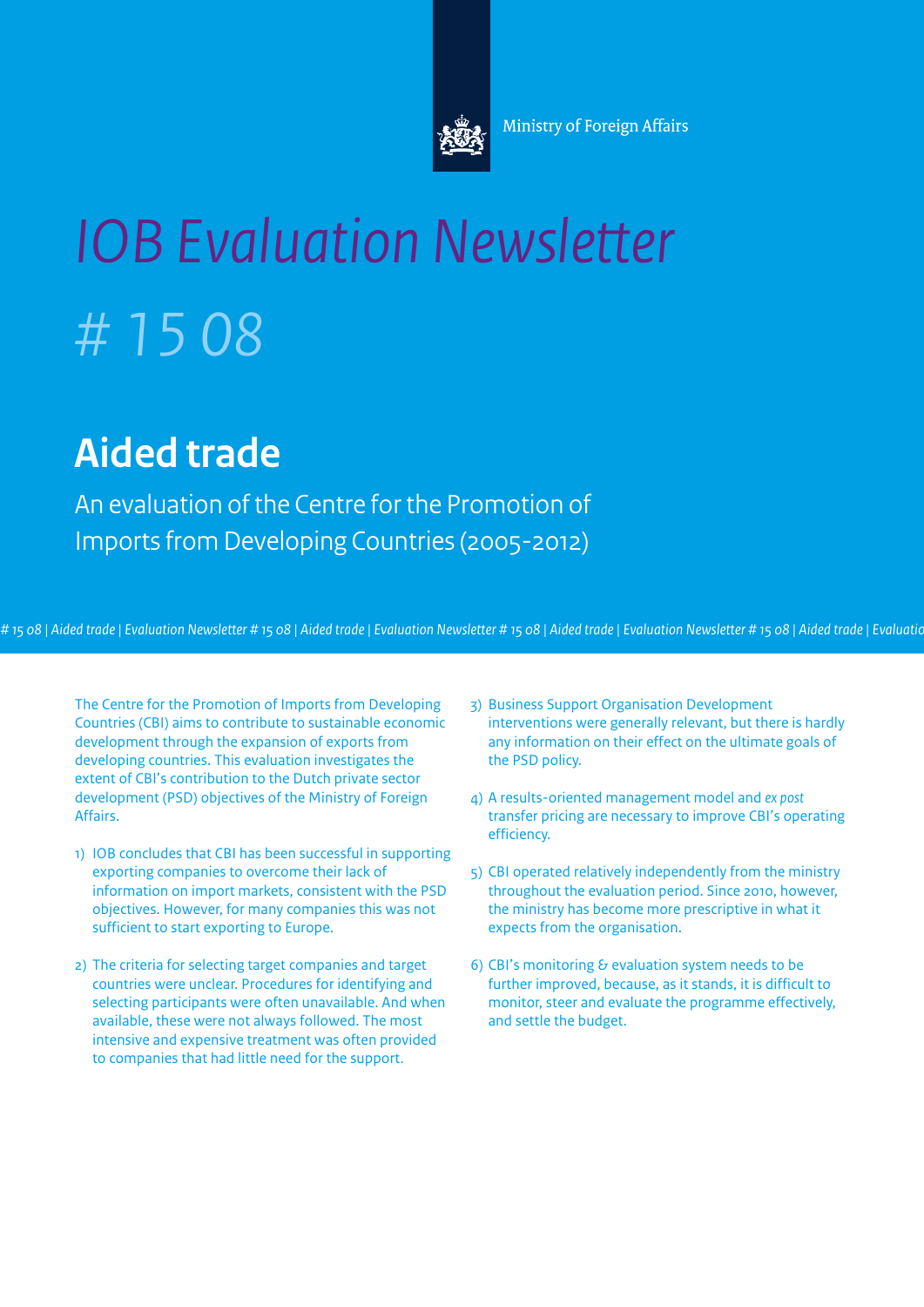## **Background**

This newsletter presents a summary of the results of an evaluation of the Centre for the Promotion of Imports from Developing Countries (CBI) and its contribution to Dutch Private Sector Development (PSD) policy objectives. CBI is one of the PSD programmes supported by Dutch development cooperation. These programmes are currently receiving a lot of attention because the Ministry of Foreign Affairs (MFA) has made PSD policies a high priority. It is therefore important to know whether, how, and for whom they work best.

The evaluation covers the period 2005-2012 and focuses on: (1) the sectoral export coaching programme (ECP), which renders technical assistance to individual companies in order to strengthen their competitive edge in European markets; and (2) the business support organisation development (BSOD), which aims to improve the business support organisations' (BSOs') export development and promotion activities in Europe. The evaluation looks at the programmes' relevance, effectiveness, and efficiency, and gives some suggestions for policies that will improve programme delivery.

The *relevance* of the programme has been assessed by:

- a review of literature on the role and impact of trade promotion organisations;
- a short reconstruction of Dutch government policies; and
- interviews with CBI staff, exporters and policy makers.

The *effectiveness* of the programme has been assessed by means of:

- document analysis, evaluation reviews and other relevant documentation;
- semi-structured interviews with CBI staff and external consultants;
- a telephone survey among beneficiaries, drop-outs and non-beneficiaries;
- a telephone survey among importers; and
- case studies in two lower-middle-income countries (Egypt and India) and two upper-middle-income countries (Colombia and South Africa).

## Results

#### **General effectiveness**

CBI has been successful in helping companies to overcome a lack of market information and intelligence. However, for many companies this was not sufficient to start exporting to Europe. Almost half of the companies that subscribed to ECP programmes managed to increase their exports. Only 10-20% of the initial ECP participants managed to achieve CBI's own targets, i.e. to achieve an additional export value of 2.5 times the amount CBI invested, within two years after completing the programme. There is little information on the sustainability of the effects brought about by promoting export.

A potential reason for the low success rate is that CBI's interventions only focused on a limited number of export constraints, and invested resources were not always optimally directed at companies according to their needs and existing capacities. Though CBI was sensitive to the idea that the enabling environment for PSD matters, it did not necessarily take adequate account of the country context of participating companies. Target companies indicated that CBI's services did not always completely meet their specific needs, and that CBI could have expressed more interest in the process. Even though CBI proactively pursued structural cooperation with international and national PSD organisations, some case study countries still viewed CBI as a 'standalone' service provider.



#### **Targeting**

CBI's targeting of a 'healthy mix' of companies and countries with a lower and higher exporting potential for its ECP programmes is not justified by its existing checks and balances. CBI assumes that the stronger companies will serve as an example for the weaker ones, and that companies from countries with a weaker export profile or image benefit from improved visibility and the reputation of stronger countries. However, decisions on company selection, tailoring of interventions to participants, and export competence assessments, are not subject to checks and balances in CBI's system.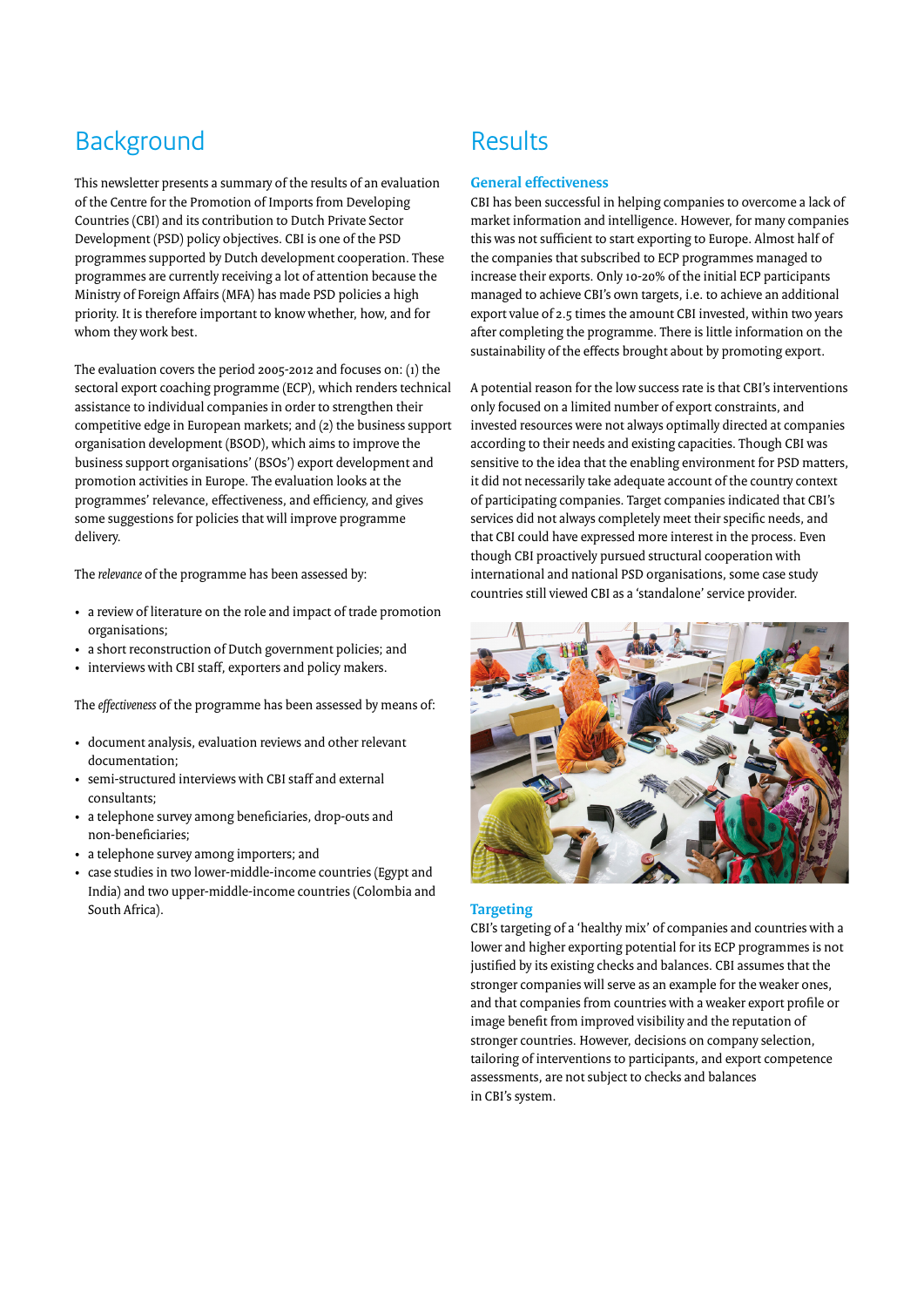#### **BSOD relevance and effectiveness**

Generally, BSOD interventions reviewed were considered to be relevant, but the additionality of CBI's interventions could be questioned. CBI's BSOD programme aims to increase the operational scale and reach of its trade-related support among small and medium-sized enterprises in developing countries, by focusing on strengthening intermediary trade support organisations. Given the heterogeneity of local partners in the BSOD programme, the effectiveness of this approach strongly depends on the mandate of the beneficiary. This underlines the need for a context-specific and flexible approach to meet the needs of BSOs.

The effects of technical assistance for BSOs are hard to measure accurately. One reason for this is that the quality and result indicators set by the MFA and CBI are too general to measure increased capacity. Moreover, the lack of data on the effects of BSOD programmes also makes it difficult to monitor and evaluate these programmes and steer them in the desired direction. Good coordination between service providers is often lacking, leading to the absence or the suboptimal division of tasks between donors.

#### **Efficiency**

CBI's overhead costs increased more quickly than its programme budget. Since becoming an independent agency in 1998, CBI has struggled to set and justify cost prices for its products. The introduction of an *ex ante* transfer pricing settlement with the MFA and the modular programme delivery, in 2006 and 2010 respectively, caused CBI's turnover and profit rate to go up. This resulted in a substantial increase in the average costs per company. As a result, CBI started to pay back part of its accumulated excess capital to the MFA, and also introduced discounts on its tariffs agreed with the MFA. A results-oriented management model that was supposed to increase the organisations' efficiency was, however, not implemented.

A comparison between CBI and foreign counterpart organisations suggests that CBI has the highest cost level per exporter. This may be caused by scale disadvantages and fragmentation. CBI has a lower number of participants per programme, implying higher fixed costs per participant. The geographical spread of the participants is much larger, implying higher transaction costs per beneficiary. In addition, the inclusion of a heterogeneous group of companies, as expressed by diverging audit scores in one and the same programme, may be inefficient.

#### **Relation to the MFA**

While the CBI programme is consistent with the MFA's general PSD policy objectives, the ministry was insufficiently engaged with CBI on priorities and results, and did not provide the right incentives. Although CBI operated within its mandate and in accordance with the list of countries approved by the MFA, the ministry often approved requests for budget increases without sufficient information and justification from CBI.

The budget increase following the MFA's suggestion to strengthen the connection between export promotion, sustainable development and poverty reduction, appears to be premature. While CBI's expenditures have indeed become more aligned to the MFA's demands since CBI developed a new strategy, CBI did not become more active in low-income countries and fragile states during the period under review.

#### **Monitoring and evaluation**

For the period under consideration, the programme management system did not meet the standard for result measurement and evaluation, in spite of improvements over the years. Recommendations from earlier evaluations were only partially adopted. No data was being systematically collected to establish a baseline and end-line situation for CBI's interventions. Evaluation outcomes were predominantly based on participants' self-perception. The evaluations conducted on behalf of CBI did not systematically address contribution, additionality and sustainability.

The assessment of the ECP and BSOD programmes shows that CBI lacked detailed insight into its own programme results. According to the agreed quality indicators for result, effect and impact, CBI should have provided information on export figures for all the companies declared as 'competent'. However, the programme management data did not provide information on export figures for 20% of the 'competent' companies.

### Lessons for the future

First of all, CBI should focus on 'doing the right things', by:

- 1) increasing the number of tailor-made interventions;
- 2) narrowing the focus of the selection policy and reducing the number of eligible countries;
- 3) enhancing sustainability by defining an exit strategy;
- 4) enhancing monitoring, evaluation, and steering of programme interventions.

Second, CBI's efficiency at the organisational and programme levels could be increased with:

- 5) more and stricter supervision from the MFA;
- 6) better cooperation and coordination with local service providers and international partners;
- 7) the inclusion of more local expertise.